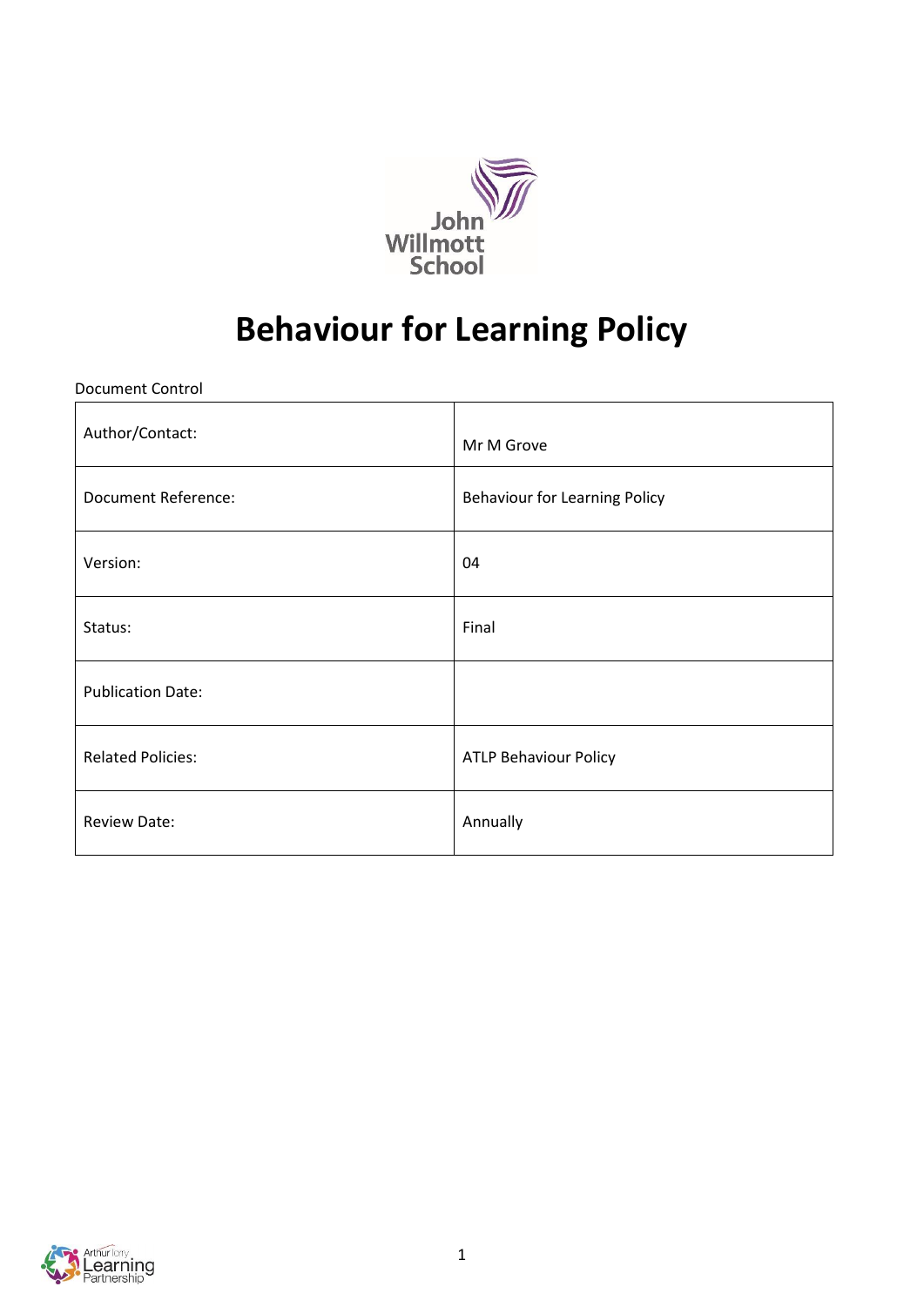

# **BEHAVIOUR POLICY**

#### Reference Documents

- 1 Behaviour and Discipline In Schools DfE 2016 relating to Education and Inspections Act 2006, School Standards and Framework Act 1998, Education Act 2011.
- 2 Exclusion from Maintained Schools, Academies and Student Referral Units in England DfE 2017
- 3 Use of Reasonable Force, DfE 2013
- 4 ATLP Behaviour Policy 2021.<https://atlp.org.uk/files/2021/12/ATLP-Behaviour-Policy-2021-FINAL.pdf>

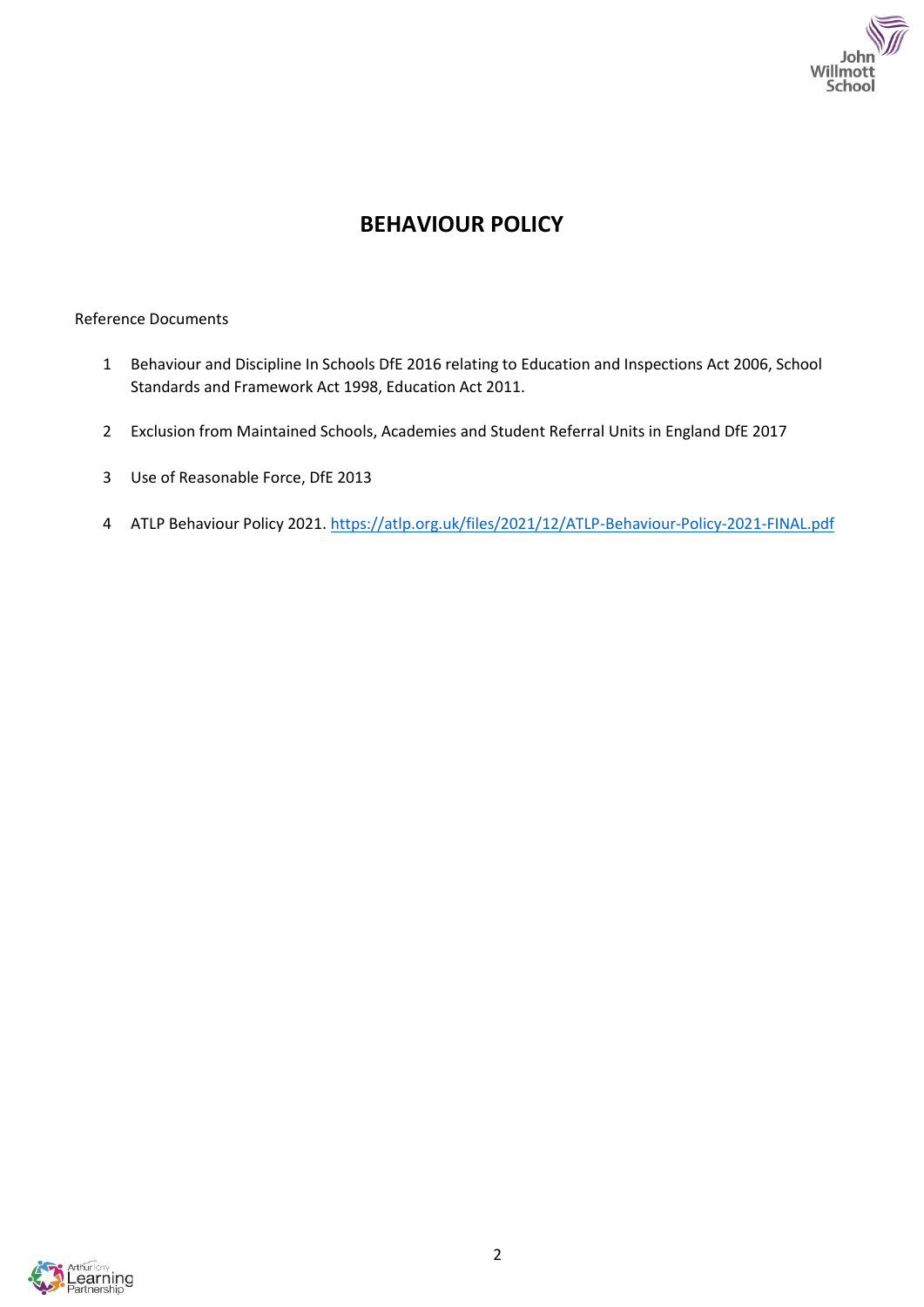

### **ROLES AND RESPONSIBILITIES**

- **The Governing Body** has established, in consultation with the Headteacher, staff, students, and parents/carers the policy and will keep it under review ensuring that it is communicated to students and parents/carers. The Governing Body, Headteacher and staff will ensure that the concerns and particular needs and views of students are listened to and appropriately addressed.
- **The Headteacher, Leadership Team, pastoral staff and teaching staff** will lead the school and be responsible for the implementation and day-to-day management of the policy and procedures. It is the aim of the Leadership Team and school staff to promote, recognise and encourage positive behaviour and regular attendance. The positive ethos of the school will promote equality and diversity for all groups and communities. Bullying, aggression or prejudice will be actively discouraged at all levels. (see Anti Bullying Policy).
- **All school staff including teachers, support staff and volunteers** will be responsible for ensuring that the policy and procedures are followed and consistently and fairly applied. Students should be taught how to behave well and encouraged to attend punctually and regularly. All staff share responsibility, with the support of the Headteacher and the Leadership Team, for creating a high-quality learning environment promoting good behaviour and implementing the agreed policy and procedures.
- **Students** are expected to take responsibility for their own actions and develop effective behaviour for learning, thereby enabling themselves and others to achieve the highest possible levels of learning for all. They will be made fully aware of the school policy, standard operating procedures and expectations.
- **Students** should be actively encouraged and supported in feeling able to report any incidents of misbehaviour including bullying, aggression or any form of harassment.
- **Parents/carers** will be encouraged to take responsibility for supporting and reinforcing the positive behaviour and attendance of their child both inside and outside the school. They will be encouraged to work in partnership with the school to promote and contribute to the further development of the Behaviour Policy through consultation when appropriate. Parents will sign a Home School Agreement at the commencement of their child's placement to show their commitment to this.

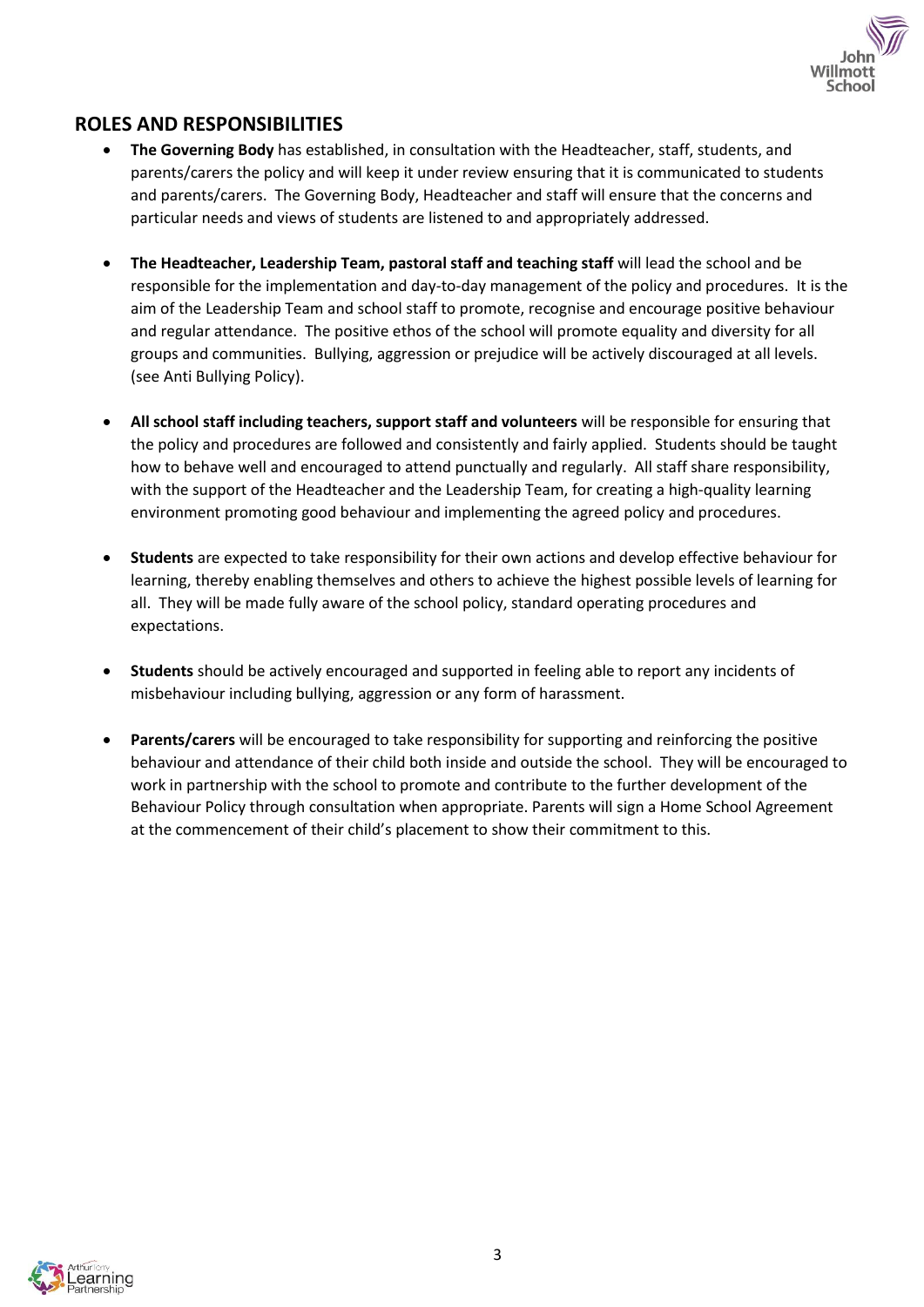# **EFFECTIVE BEHAVIOUR FOR LEARNING**

#### **Behaviour Expectations**

These expectations should be adhered to by all students, staff and leaders. Staff should use these as a guideline to set basic expectations inside the classroom and around the school site to help promote positive behaviour.

#### **1. At all times (including on the way to and from school)**

#### **Students will:**

- Follow staff instructions immediately.
- Refer to staff by their title, 'Sir' or 'Miss'.
- Speak calmly and quietly.
- Be polite and respectful to all.

#### **Staff will:**

- Speak calmly and quietly.
- Be polite and respectful to all.
- Listen to what students have to say when appropriate.
- Immediately address any behaviour concerns.

#### **Leaders will:**

- Support and model behaviours and routines to all staff and students to demonstrate the above expectations.
- Ensure the school systems work, through regular monitoring and evaluation, in support of the behaviour policy.

The school has a statutory power to regulate the behaviour of students when off school premises and not supervised by school staff. Section 89(5) of Education and Inspection Act gives head teachers a specific statutory power to regulate student's behaviour in these circumstances to such extent as is reasonable. This regulation includes behaviour on activities arranged by the school such as work experience, educational visits and sporting events. It also includes behaviour on the way to and from school and behaviour when wearing school uniform in a public forum, such as on public transport.

#### **2. On the corridor**

#### **Students will:**

- arrive to their lesson in a timely manner.
- be walking to the left of the stairwell in single file and must follow the one-way system (where applicable).
- be walking purposefully and peacefully.
- respond to greetings from members of staff (good morning, hello Miss/Sir).
- arrive at their classroom and enter respectfully, wearing their uniform correctly.

#### **Staff will:**

- Be at the threshold of their classroom doors
- Direct student to follow the one-way system/keep to the left
- Direct students to be calm and quiet on corridors
- Greet students on their entrance to the classroom
- Correct uniform infringements asking to see the correction before the student moves on,

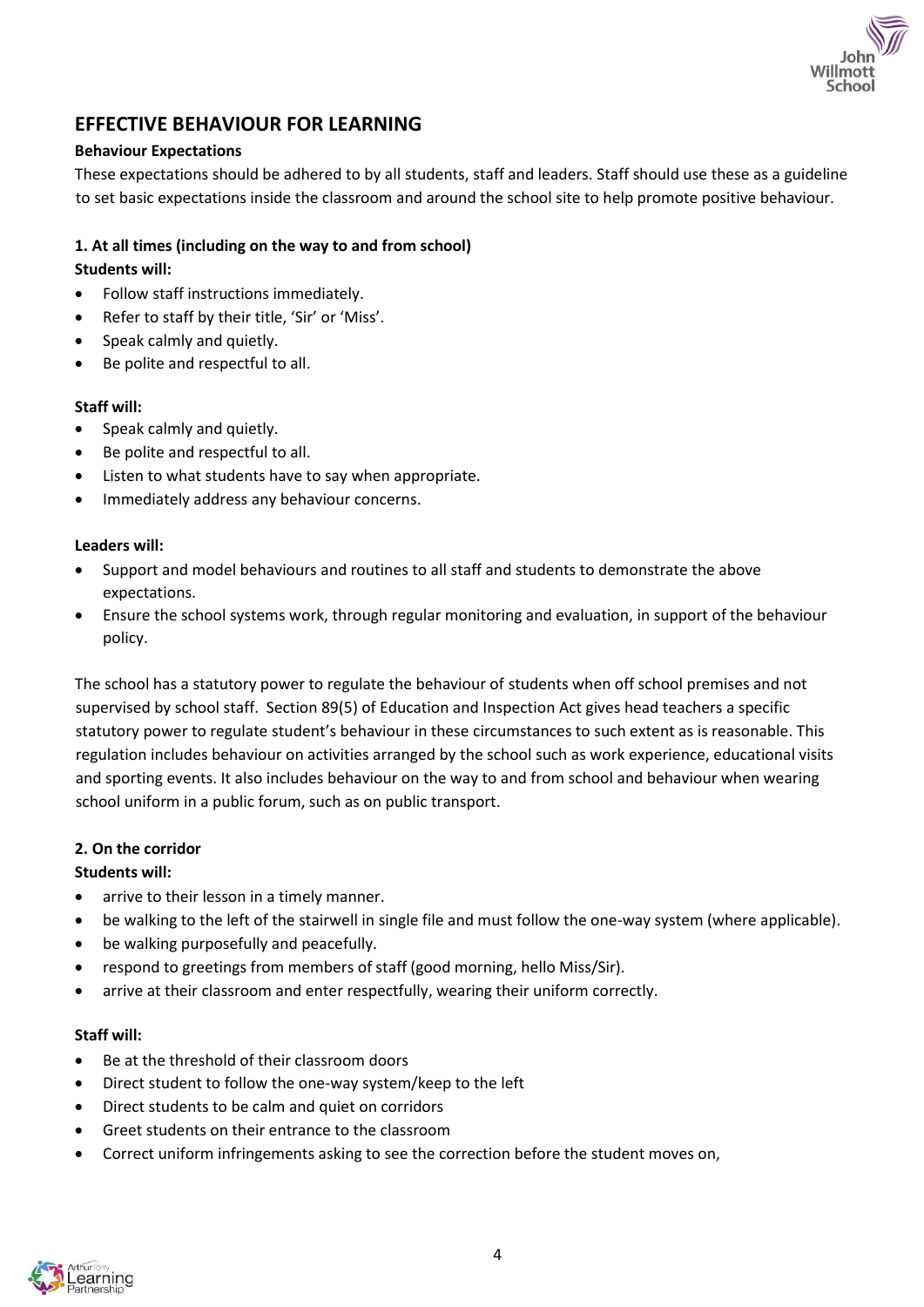

#### **Leaders will:**

- be positioned so that they are able to look down the corridor and/or up the stairs.
- greet students by "Have a great lesson, learn something new" / "How has your day been?"
- ensure uniform standards are maintained by using non-verbal signals.
- use a direction to the student to stand to the side if the non-verbal signal is not followed by the student. For example, if their uniform is not rectified correctly, the leader will direct the student to stand away to the side with a hand gesture and ask them to, 'show me' the change. Non-verbal actions – point to tie/mid riff, cover face with hand, tap head.
- monitor their allocated area until it is clear and calm.

#### **3. In the classroom**

#### **Students will:**

- Students to arrive at their classroom and enter respectfully.
- Students to go straight to their seat, coats on the back of chairs and bags on the floor under the tables.
- Students to immediately start on the 'Do It Now' activity in silence.
- Focus on learning, making sure they do not distract themselves or others.
- Speak calmly and politely at all times.
- Leave the classroom by standing in silence and leaving when asked.

#### **Staff will:**

- Oversee the entrance and exits of their room.
- Hold the student accountable for punctuality to lessons.
- Take responsibility for knowing where students sit.
- Take responsibility for using behaviour systems within their subject area.
- Take responsibility for ensuring a calm and purposeful learning environment.
- Monitor students to ensuring learning is maximised.

#### **Leaders will:**

- support staff and model the appropriate classroom protocols to demonstrate the above expectations
- ensure the school systems work, through regular monitoring and evaluation, in support of the behaviour policy

#### **4. At break and lunch time:**

#### **Students will:**

- speak calmly and politely to everyone.
- be mindful of their own and safety of others.
- line up, in single file, for food.
- only eat/drink in the designated areas.
- clear away their rubbish after eating.
- enter the school building in a clam and purposeful manner when the whistle is blown, break 11:22, lunch  $-13:07.$
- behave appropriately during lunch time and they will conduct themselves without boisterous behaviour.
- use the outside seating areas if they have brought their own lunch.
- adhere to the no-touching rule to ensure the safety of themselves and other.

#### **Staff will:**

- ensure they arrive on time to duty and be within their designated area.
- ensure that they notify their absence from duties to their SLT link.
- take responsibility for a safe and calm environment.

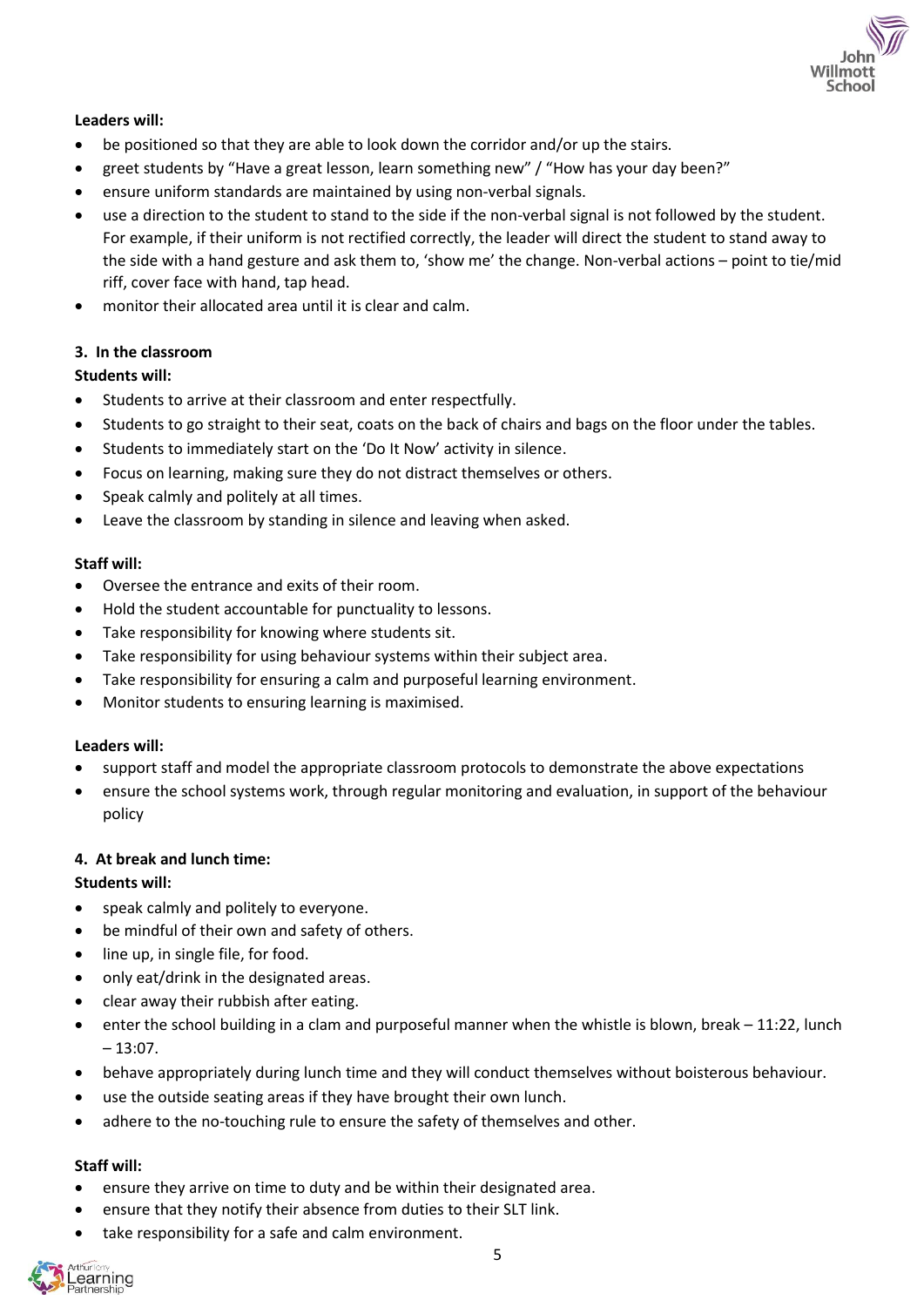- ensure students line up in single file for food.
- ensure students eat food in designated areas.
- ensure students clear up their rubbish after eating.
- ensure students are challenged if they do not adhere to the no-touching rule.

#### **Leaders will:**

- support staff and model the correct procedures to demonstrate the above expectations
- ensure the school systems work, through regular monitoring and evaluation, in support of the behaviour policy

Willmot

- arrange cover for absent colleagues
- issue a lightening quick correction if a student is not meeting expectations.

#### **5. Uniform:**

All students in Years 7 to 11 are expected to wear school uniform. Parents / Carers are requested to check that articles of clothing are regularly cleaned so that students are smart and prepared for learning and the work environment. Please make sure that each garment is clearly labelled with your child's name.

| <b>BLAZER</b>                            | School blazer with the school badge                                                                                                                                                                             |
|------------------------------------------|-----------------------------------------------------------------------------------------------------------------------------------------------------------------------------------------------------------------|
| <b>SKIRT</b>                             | Plain black knee length skirt or black knee length shalwar kameez - no more than 4 inches<br>above or below the knee.                                                                                           |
| <b>TROUSERS</b>                          | Black cotton/polyester school trousers - no tight material (e.g. Lycra) or jeans/skinny<br>jeans/tight trousers.                                                                                                |
| <b>SHIRT</b>                             | White with a collar and top button to be worn with the school tie.                                                                                                                                              |
| <b>TIE</b>                               | John Willmott School tie - clip on.                                                                                                                                                                             |
| <b>JUMPER</b>                            | School V-neck jumper with school badge may be worn as an additional layer under the<br>blazer (optional).                                                                                                       |
| <b>TIGHTS/SOCKS</b>                      | Plain black only.                                                                                                                                                                                               |
| <b>SHOES</b>                             | 100%Plain black only. These should be a style suitable for school wear, with a sensible<br>heel and should fit properly - no logos or coloured stripes. Laces must be black.                                    |
| <b>SCHOOL BAG+</b><br><b>PENCIL CASE</b> | Suitable size for carrying books, planner and pencil case. Small pouches are not allowed.                                                                                                                       |
| <b>COAT</b>                              | Students should only wear a proper outdoor coat on top of their uniform. Tracksuit tops,<br>hoodies, sweatshirts, denim jackets and other fashion items are not allowed to be worn in<br>school as a coat.      |
| <b>MAKE UP</b>                           | Students are permitted to wear natural looking make up in school but no nail varnish or<br>acrylic nails.                                                                                                       |
| <b>JEWELLERY</b>                         | The only jewellery permitted is one small stud earring per ear and one finger ring. These<br>must be removed for PE.                                                                                            |
| <b>HAIR</b>                              | No brightly coloured hair dyes. No patterns cut into hair or large<br>accessories. Headscarves must be black only. (Please contact the Head of Year if<br>uncertain about hair styles)                          |
| <b>APPEARANCE</b>                        | All students are expected to be smartly dressed and to take care of and pride in their<br>appearance. Staff will give instructions to any student whose appearance, dress or<br>presentation is unsatisfactory. |

Parents / Carers are asked to refer to the above list whenever they replace items of clothing. John Willmott School blazer, jumper and tie can be purchased at Clive Marks or The Uniform Hub (see contact details below). All other items of uniform can be bought in local shops and chain stores.

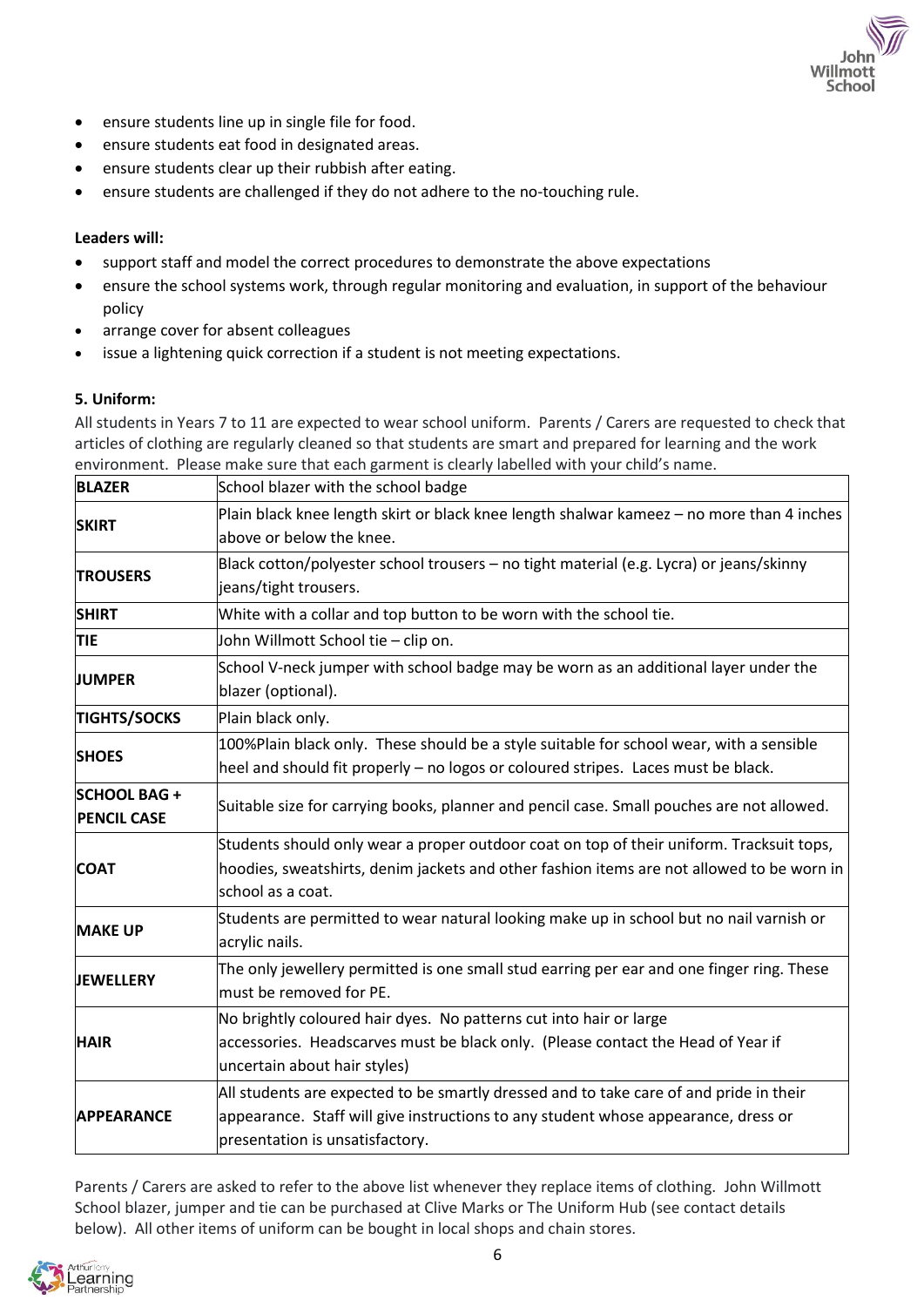

#### **Games and Physical Education Kit**

The kit for activities within the Department should be as follows: School polo shirt School shorts/skort School knee length socks School mid layer top Black base layer Trainers with non-marking sole (not high ankle) Shin pads Football boots Gum shield (recommended)

The school PE kit can be purchased at Clive Marks

#### **Staff will**

• Wear business appropriate dress at all times, in according with Health and Safety, dress code is part of our staff code of conduct (See Staff Code of Conduct for further information).

#### **Leaders will**

- Support staff and model the uniform expectations at all times.
- Ensure the school systems work, through regular monitoring and evaluation, in support of the behaviour policy.

#### **Mobile devices**

Mobile devices are not permitted to be in view or switched on in lessons or around school, unless the teacher has given explicit instructions. Any device, including headphones, viewed or used during lessons will be confiscated. A central log of incidents is kept so that persistent problems can be communicated to parents or carers. This is in accordance with DfE Guidance 2011 on the confiscation of student property. Further actions may include asking the parents/carers to restrict the mobile device being brought to school. For further information please read the school Mobile Devices Policy.

Earphones are not permitted on school site, students will be asked to remove them immediately. Repeat offences will result in confiscation.

#### **Misuse of mobile devices**

Students must not use mobile devices to access, use or distribute any material, or to participate in any activity, which is regarded as distasteful, offensive, indecent or harmful to other students. The following list gives examples of the sort of material or activities that will be regarded as unacceptable. It is not exhaustive.

- bullying or harassment
- personal insults, attacks or abuse
- racist or sexist activity
- indecent images; taking, sending and receiving especially of other students

In the event of a serious misuse of a mobile device, the school will seek to inform you of the circumstances and will also contact the police, pending their investigations. Mobile devices will in this instance only be returned to a parent/carer or will be handed over to the police at their request.

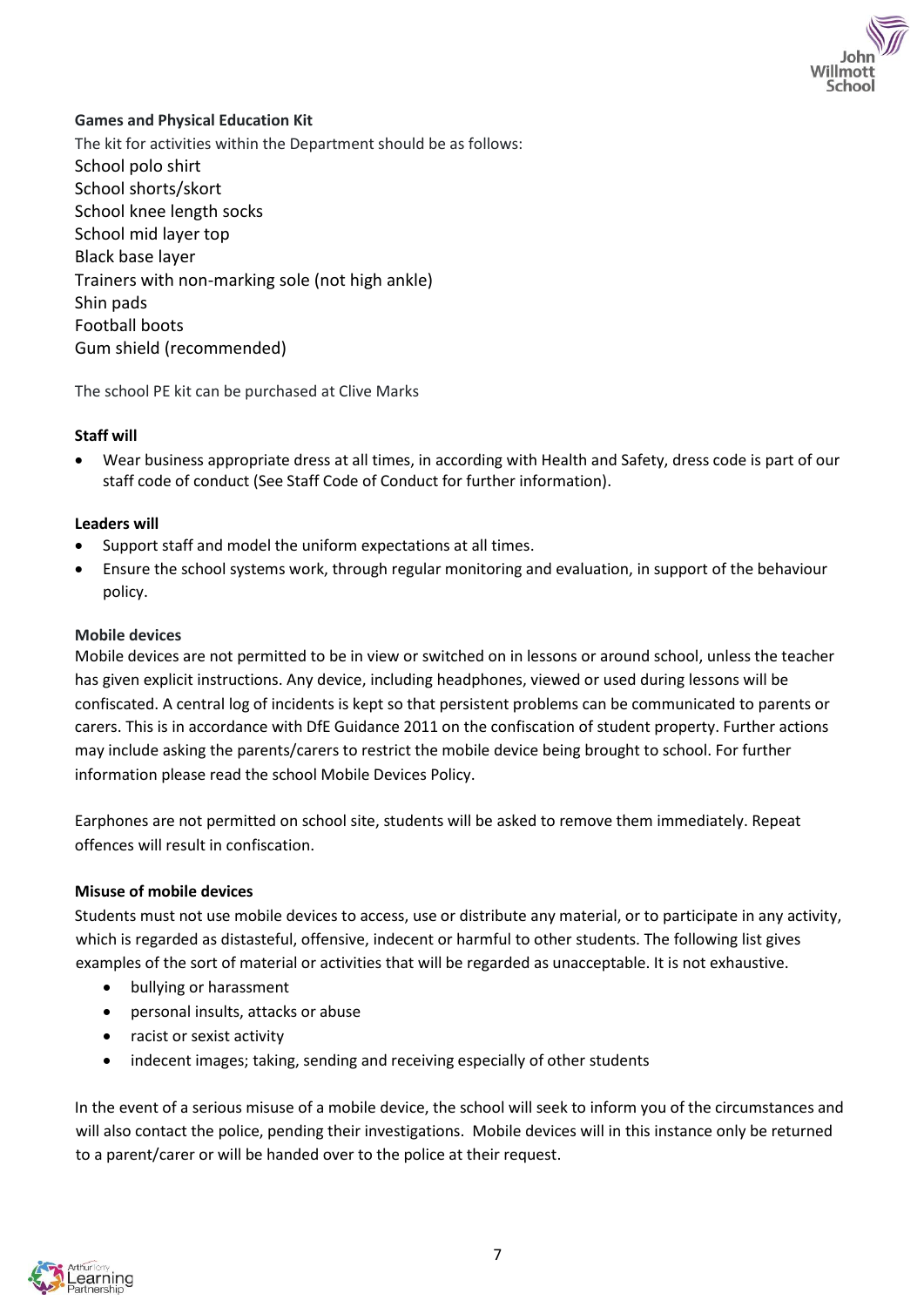

#### **Harmful Sexual Behaviour (HSB)**

John Willmott School takes a zero-tolerance approach to sexual violence and sexual harassment, and it is never acceptable and will not be tolerated.

- The starting point regarding any report will always be that there is a zero-tolerance approach to sexual violence and sexual harassment, and it is never acceptable and it will not be tolerated. It is especially important, not to pass off any sexual violence or sexual harassment as 'banter', 'just having a laugh", part of growing up' or 'boys being boys' as this can lead to a culture of unacceptable behaviours and an unsafe environment for children (for the purpose of this policy, when referring to sexual harassment we mean 'unwanted conduct of a sexual nature' that can occur online and offline and both inside and outside of school).
- John Willmott School will avoid not recognising, acknowledging, or understanding the scale of harassment and abuse and/or downplaying some behaviours related to abuse as this can lead to a culture of unacceptable behaviour, an unsafe environment and in worst case scenarios a culture that normalises abuse leading to children accepting it as normal and not coming forward to report it.
- In the event of an incident of HSB, John Willmott School will investigate, taking the advice of external agencies where appropriate, comprehensively record and sanction with exclusion/suspension as per the behaviour policy.
- If a report is shown to be deliberately invented or malicious, John Willmott School will consider whether any disciplinary action is appropriate against the individual who made it.

#### **Discriminatory Language/Behaviour**

John Willmott School will not tolerate discriminatory behaviour/language of any sort. The school maintains a zero-tolerance policy relating to this issue.

- Any incident involving the use of language/behaviour which is considered to be discriminatory towards any person with a protected characteristic will be investigated and sanctioned in accordance with the behaviour policy.
- This policy addresses discriminatory language and behaviour which occurs both on and off the school site, as well as face to face and/or online.

#### **SANCTIONS**

John Willmott School is an orderly school in which students normally act with care and consideration. We use our reward system to promote and encourage good behaviour; however, sanctions are necessary for students who have not responded to encouragement.

The following table outlines the range of sanctions we use at John Willmott School. The third column shows possible examples of when these sanctions would be used. It is not an exhaustive list and care is taken to consider that sanctions are proportionate and reasonable.

#### **Warnings and detentions**

There will be an expectation that teachers will redirect behaviour in the first instance and describe what behaviour is required in the classroom. This may be to an individual/group of students. Possible language could include, *"I must not have been clear; I need you to complete the DIN in silence".*

| Warning 1      | Verbal warning, reminder of school rules and consequence. |
|----------------|-----------------------------------------------------------|
| Verbal Warning |                                                           |

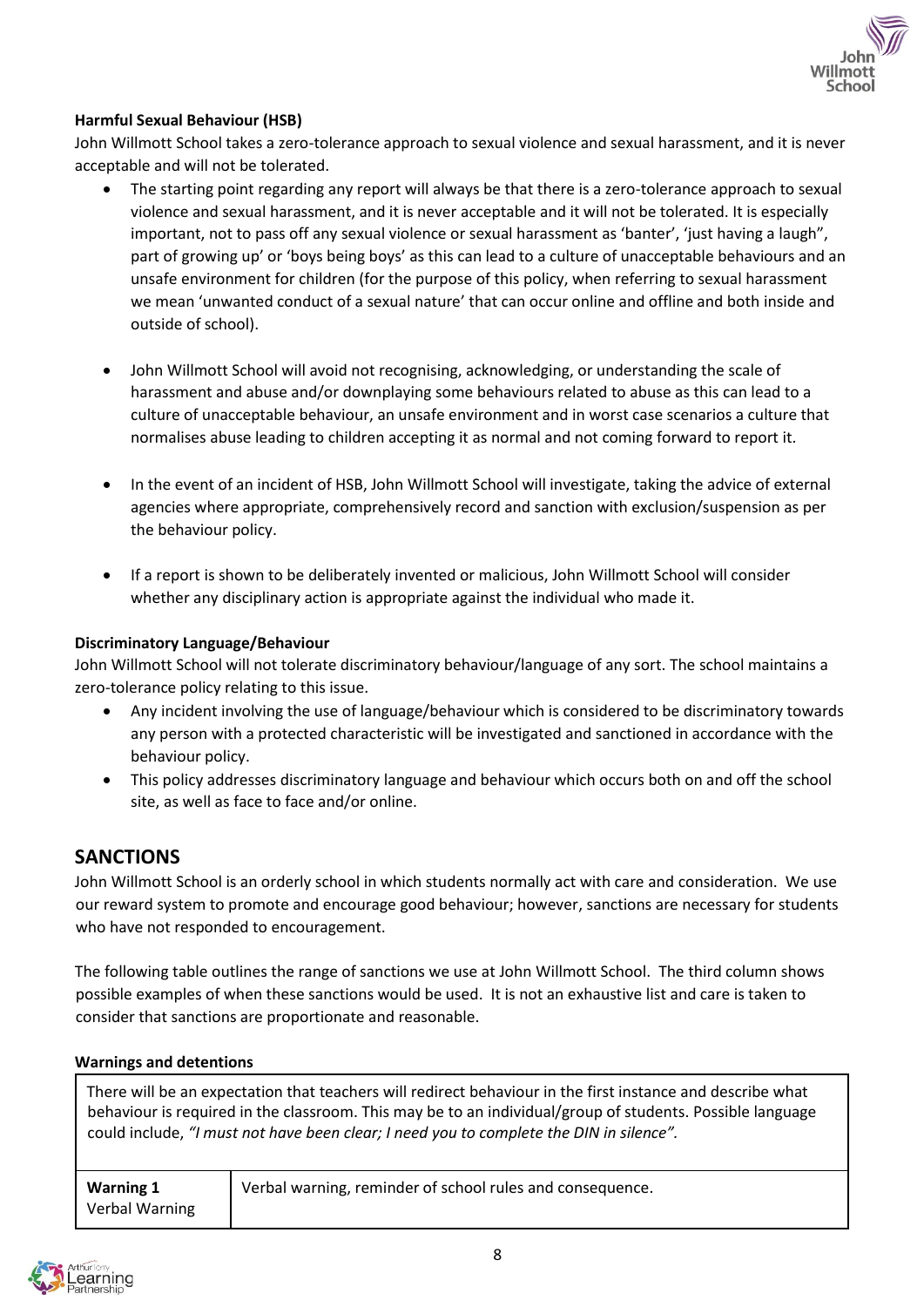

|                                                                       | An example of the language used by the teacher could be, "X, I need to you to be<br>silent during this activity, that is a warning 1".                                                                                                                                                                                                                                                                                  |
|-----------------------------------------------------------------------|-------------------------------------------------------------------------------------------------------------------------------------------------------------------------------------------------------------------------------------------------------------------------------------------------------------------------------------------------------------------------------------------------------------------------|
| <b>Warning 2</b><br>Verbal<br>warning/seat<br>change                  | Verbal warning, reminder of school rules and consequence. Where possible, the<br>teacher may move the student to another seat to reset the behaviours displayed. The<br>class teacher may log the behaviour on Go4Schools.<br>An example of the language used by the teacher could be, "X, I have asked you not to<br>talk, but you have continued, that is a Warning 2".                                               |
| <b>Warning 3</b><br>Lunchtime<br>detention<br>(20 minutes)            | Verbal warning, student informed that they will receive a lunch detention which will<br>be sat on the following day. The class teacher will log the behaviour on Go4Schools.<br>An example of the language used by the teacher could be, "X, you continue to talk and<br>have not responded to my requests, that is a Warning 3".                                                                                       |
| <b>Warning 4</b><br>After school<br>detention (30<br>minutes)         | Student will be removed from the lesson and placed into the department referral<br>classroom/isolation. Student will be issued with a 30-minute afterschool detention<br>the following day. The class teacher will log the behaviour on Go4Schools.<br>An example of the language used by the teacher could be, ""X, unfortunately, you<br>have continued to talk so you will have a W4 and I'm going to call on-call". |
| <b>Senior Leadership</b><br>detentions<br>Friday 45 mins -<br>90 mins | A student would receive a Senior Leadership detention if they receive multiple<br>afterschool detentions in one week or if a member of the Senior Leadership Team<br>deem it a necessary sanction for an incident of poor behaviour.                                                                                                                                                                                    |

If a student receives an afterschool detention, a text message will be sent to the priority one contact(s) that we hold in our electronic management system. This will be sent before 15:30 on the day of the behaviour event stating that an after school detention has been issued and informing you of the date when your child will have to stay until 15:40. This process will be replicated for Senior Leadership detentions, stating the date and length of the detention.

Please see below the escalation procedures should students fail to attend their sanction:

- failure to attend lunch detention escalates to afterschool detention.
- failure to attend afterschool detention escalates to time in isolation.
- failure to attend isolation could result in a suspension.

If a sanction has been given this will be recorded on the Go4Schools system, where Behaviour Points are subtracted from the students' Achievement Points. These points will be reported to parents via the school reporting system. We expect to work with parents to ensure that students have a successful and worthwhile education; therefore, sanctions are given when negative behaviour occurs and when the member of staff feels that it is appropriate. We will use our professional judgement to ensure that the behaviour policy is implemented appropriately and within context.

Please note that detentions are a school's disciplinary right, and as a result permission is not needed to detain a student, however the school will endeavour to notify parents/carers via text message the day before an After School Detention is due.

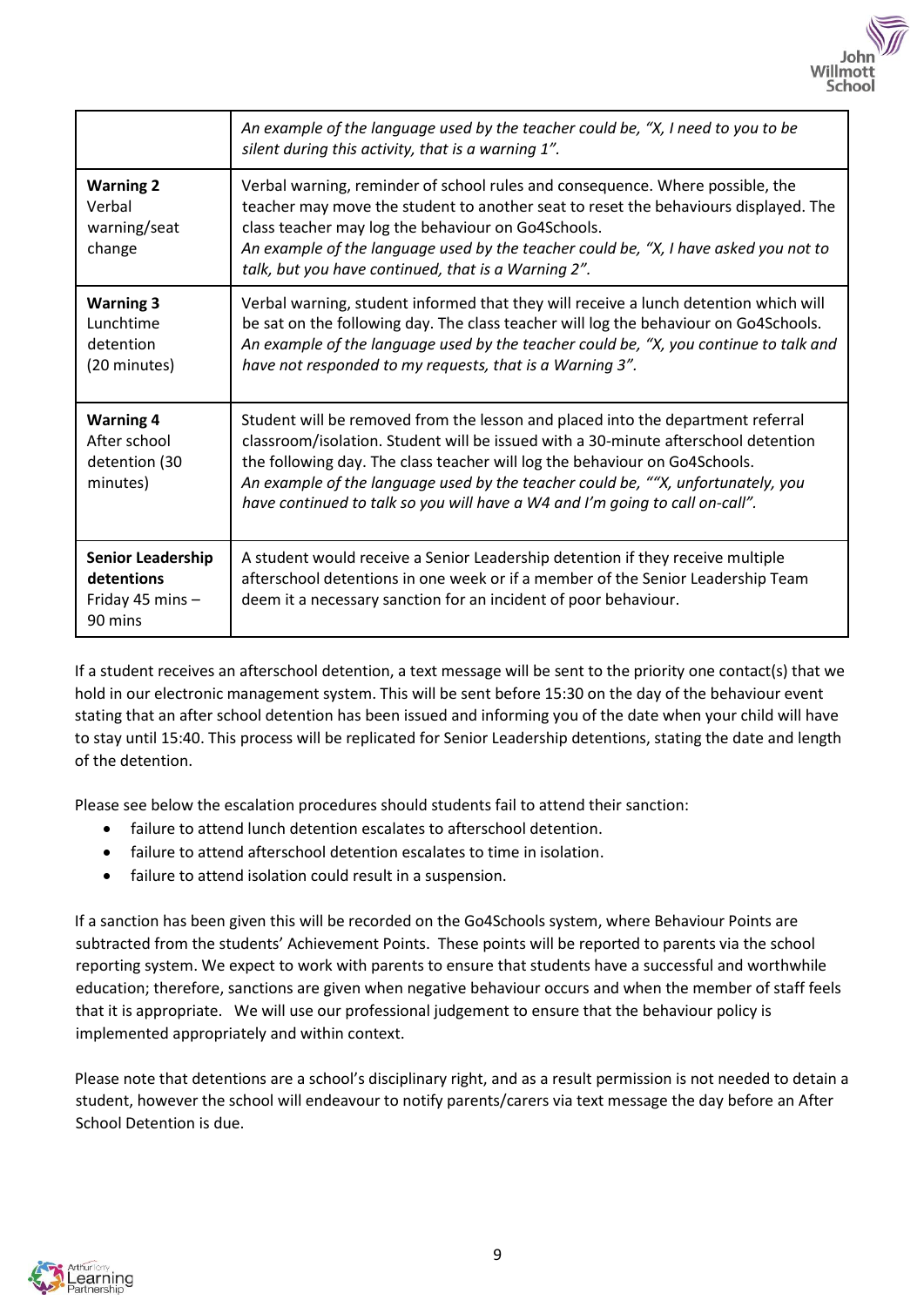

#### **Punctuality to lessons**

John Willmott School know the importance of being punctual to lessons. Students who are late to lessons miss out on valuable learning time and disrupt the learning of the other students in the classroom. Therefore, those students who arrive late to lessons will receive an afterschool detention the following day.

| <b>Behaviour reports</b>       | These operate as a staged                          | Reports are used to monitor and    |
|--------------------------------|----------------------------------------------------|------------------------------------|
|                                | intervention as follows:                           | focus students on their behaviour; |
|                                | Stage 1 - class teacher monitoring                 | either in particular curriculum    |
|                                | using rewards and sanctions.                       | areas or across the whole school.  |
|                                | Stage 2 - Subject report                           | They can be issued by different    |
|                                | Stage 3 - Tutor report                             | members of staff depending on      |
|                                | Stage 4 - Year Leader report                       | the need.                          |
|                                | Stage 5 - Senior Leadership                        |                                    |
|                                | report-contract                                    |                                    |
|                                | Stage 6 - Behaviour Panel report -                 |                                    |
|                                | behaviour contract.                                |                                    |
|                                | If a student is placed on any                      |                                    |
|                                | report there will be a conversation                |                                    |
|                                | with parents/carers.                               |                                    |
|                                |                                                    |                                    |
| <b>Governor Panel Meetings</b> | A behaviour referral sheet will be                 | Behaviour Panel will be called     |
|                                | completed by the Year Leader and                   | following a range of sanctions and |
|                                | parents/carers will be invited to a                | interventions by the school and as |
|                                | meeting with the Headteacher,                      | a result of persistent poor        |
|                                | Year Leader and a representative                   | behaviour by the student.          |
|                                | Governor. At the meeting there                     |                                    |
|                                | will be a review of the student's                  |                                    |
|                                | behaviour and a behaviour                          |                                    |
|                                | contract will be signed by all                     |                                    |
|                                | present outlining targets for                      |                                    |
|                                | improvement. The result of this                    |                                    |
|                                | panel could be respite at another                  |                                    |
|                                |                                                    |                                    |
|                                | school, alternative provision or a<br>managed move |                                    |

#### **Behaviour reports and Governor Panel Meetings**

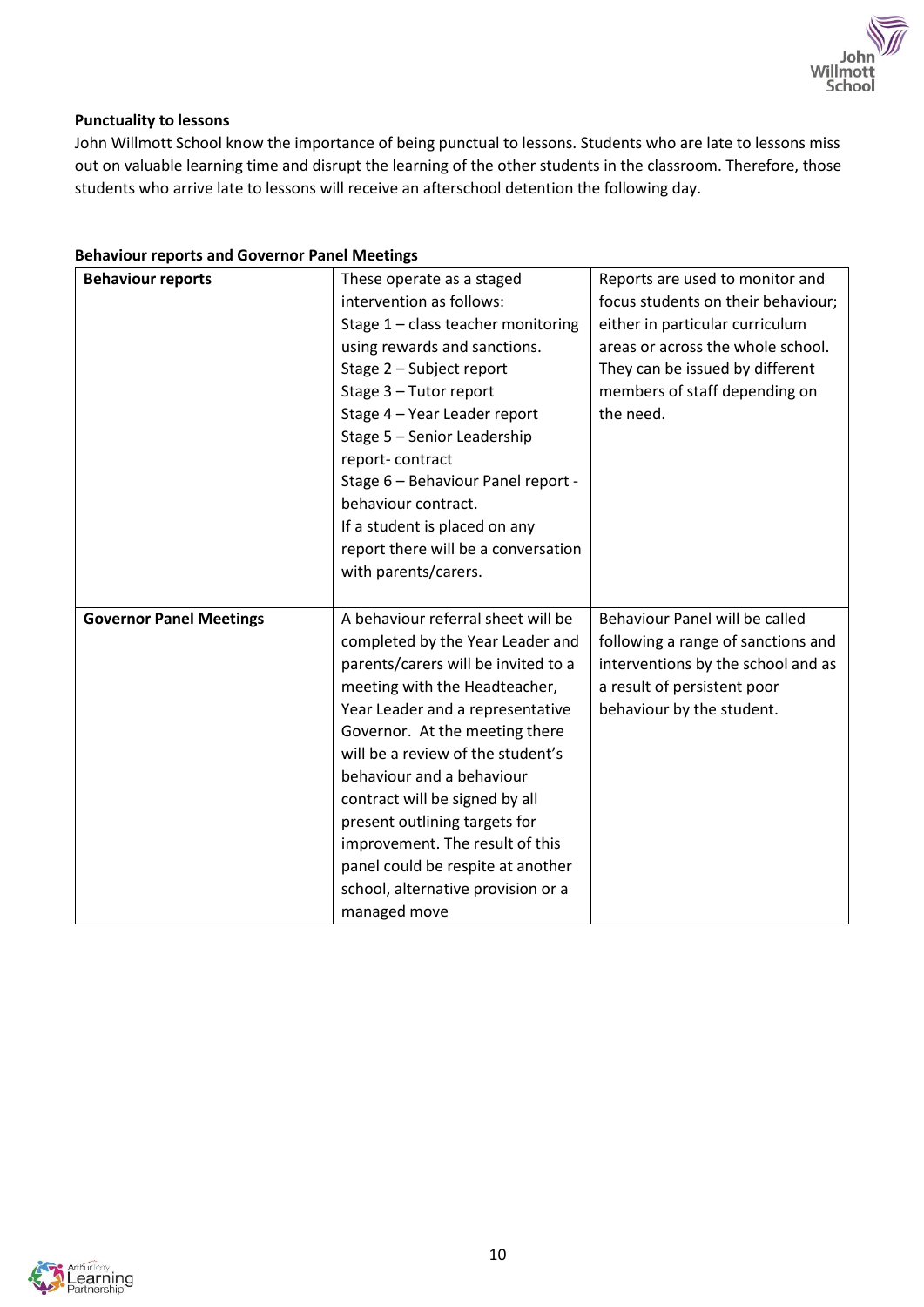

# **Exclusions/Suspensions**

The Headteacher decides whether to exclude a student, for a fixed term or permanently, taking into account all the circumstances, the evidence available and the need to balance the interests of the student against those of the whole school community.

This sanction would be for either a single serious incident such as violent behaviour, damage to property, harmful sexual behaviour, discriminatory language/behaviour or where a student has repeated failed to follow the required standards of behaviour.

#### **Suspension**

- Students may spend some time in the Isolation Room. This could be prior to the fixed term exclusion/suspension during the initial investigation into the incident or behaviour, or as part of their integration plan. This may also be referred to as internal exclusion.
- Parents/carers are advised that a change in the law makes it explicit that they are responsible for supervising students for the first five days of any period of exclusion. Where an exclusion is for longer than 5 days the school will arrange suitable alternative education from the 6th day.
- Parents/carers are expected to attend a reintegration meeting following a fixed term exclusion, at this meeting a student's behaviour will be reviewed and a reintegration programme drawn up including the student being placed on Behaviour Report, either to their Year Leader or a member of the Senior Leadership Team.
- Where a student has been excluded for 5 days or more (either for one fixed term exclusion or a series of different fixed term exclusions) the student, along with their parent/carer, may be asked to attend a meeting with the Governors Disciplinary Committee.

#### **Permanent Exclusion**

A decision to exclude a student permanently is a serious one. It will usually be the final step in the process for dealing with disciplinary offences, following a wide range of other strategies which have been tried without success. It is an acknowledgement by the school that it has exhausted all available strategies for dealing with the student and will normally be used as a last resort.

A decision to exclude permanent can arise:

a) In response to serious breaches of the schools' behaviour policy.

b) If allowing the student to remain in school would seriously harm the education or welfare of the students or others in the school.

There will however be exceptional circumstances when, in the Headteacher's judgement, it is appropriate to exclude permanently a student for a first or one off offence. The Secretary of State for Education has made it clear that he would not normally expect the Governors' Disciplinary Committee, or an Independent Appeal Panel, to re-instate the student.

Parents have the right to challenge a permanent school exclusion decision via the Governing Body in the first instance. Parents be invited to a review meeting with the school's governors if your child has been permanently excluded. This will happen within 15 school days. If the governors don't overturn the exclusion, parents can ask for an independent review by their local council

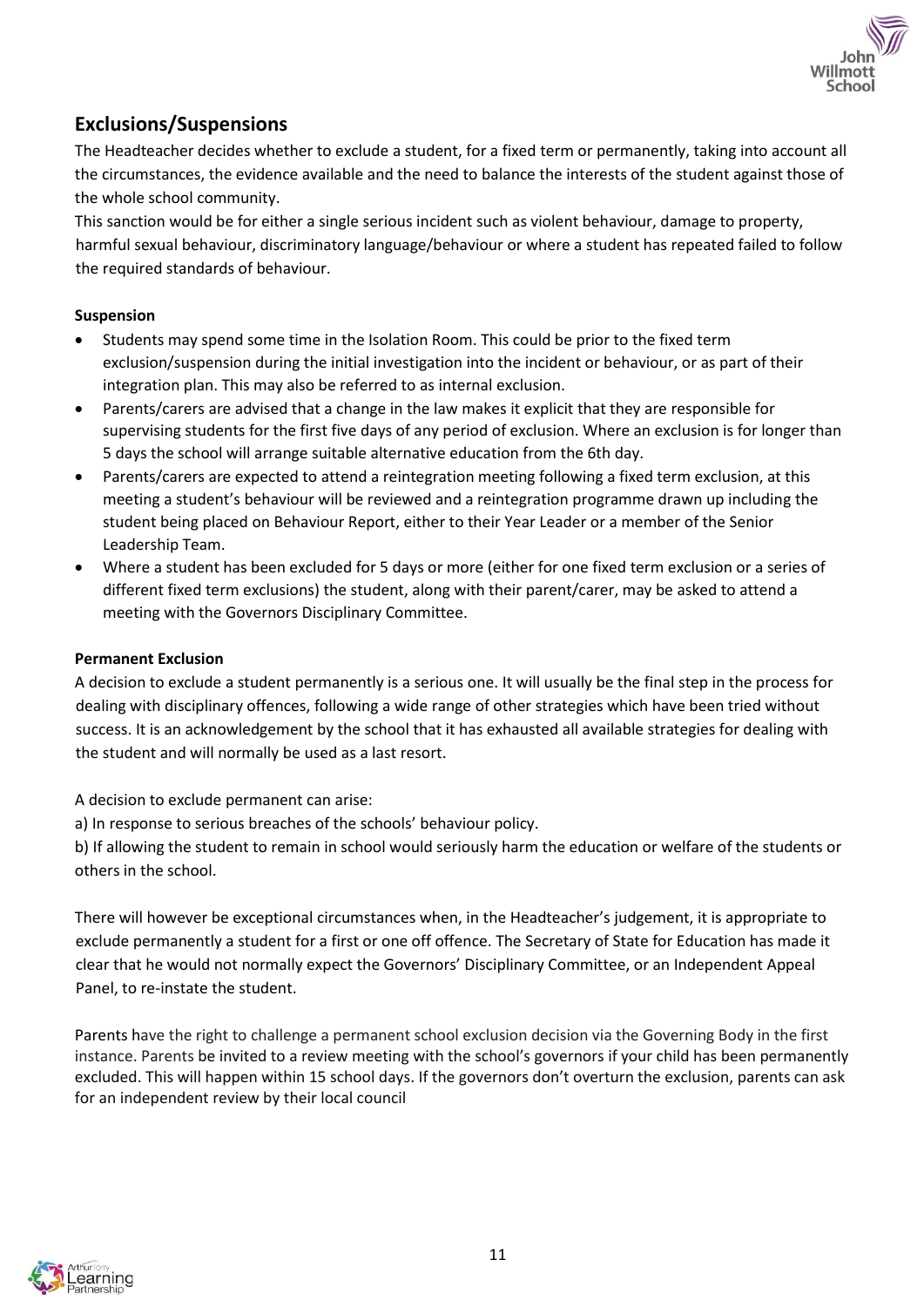

#### **Preventing Bullying**

Bullying is behaviour by an individual or group, repeated over time that intentionally hurts another individual or group, either physically or emotionally. At John Willmott School we have a separate policy which deals with the procedures we follow in instances where bullying has been reported. However, as a school we are dedicated to the prevention of bullying by fostering an ethos of respect for others, an understanding of the value of education and a clear understanding of how our actions affect others.

This is delivered through our tutor programme, assemblies, and across the curriculum in subjects like drama, citizenship, history and English. Outside agencies are also used, such as the police, to deliver messages to the students to help protect them from situations outside school where they may be vulnerable to bullying; this includes; use of social media and other electronic communication, the dangers of carrying weapons and the dangers of criminal exploitation.

The Headteacher decides whether to suspend/permanently exclude a student from school, taking into account all the circumstances, the evidence available and the need to balance the interests of the student against those of the whole school community.

#### **Student Restraint**

The Education Act 2006 provides clear guidance on restraint. Further advice is available to schools in the DFE guidance "Use of reasonable force" July 2013. Staff are authorised to use physical force to control or restrain students if a student's misbehaviour is so serious that:

- there is a danger of physical injury to the student themselves or someone else.
- there is a danger of damage to property.
- the student is prejudicing the maintenance of good and discipline within the school.
- a criminal offence is being committed.

In circumstances when restraint has been necessary it is likely that this would be seen as an offence where a student would be punished by internal exclusion, fixed term exclusion or permanent exclusion. We expect our students to be able to follow instructions and believe that following verbal instruction is essential to maintaining a well-disciplined school.

#### **The power to screen, search and confiscate items**

The Education Act 2002 provides clear guidance on screening and confiscation.

#### **Screening**

#### **What the law allows**:

- Schools can require students to undergo screening by a walk-through or hand-held metal detector (arch or wand) even if they do not suspect them of having a weapon and without the consent of the students.
- Schools' statutory power to make rules on student behaviour and their duty as an employer to manage the safety of staff, students and visitors enables them to impose a requirement that students undergo screening.
- Any member of school staff can screen students.
- We work alongside our local police forces and participate in programmes, which aim to raise the dangers of carrying weapons both inside school and outside. This process involves screening of classes and students using a metal detector and searching bags to ensure students are safe and there are no prohibited items.

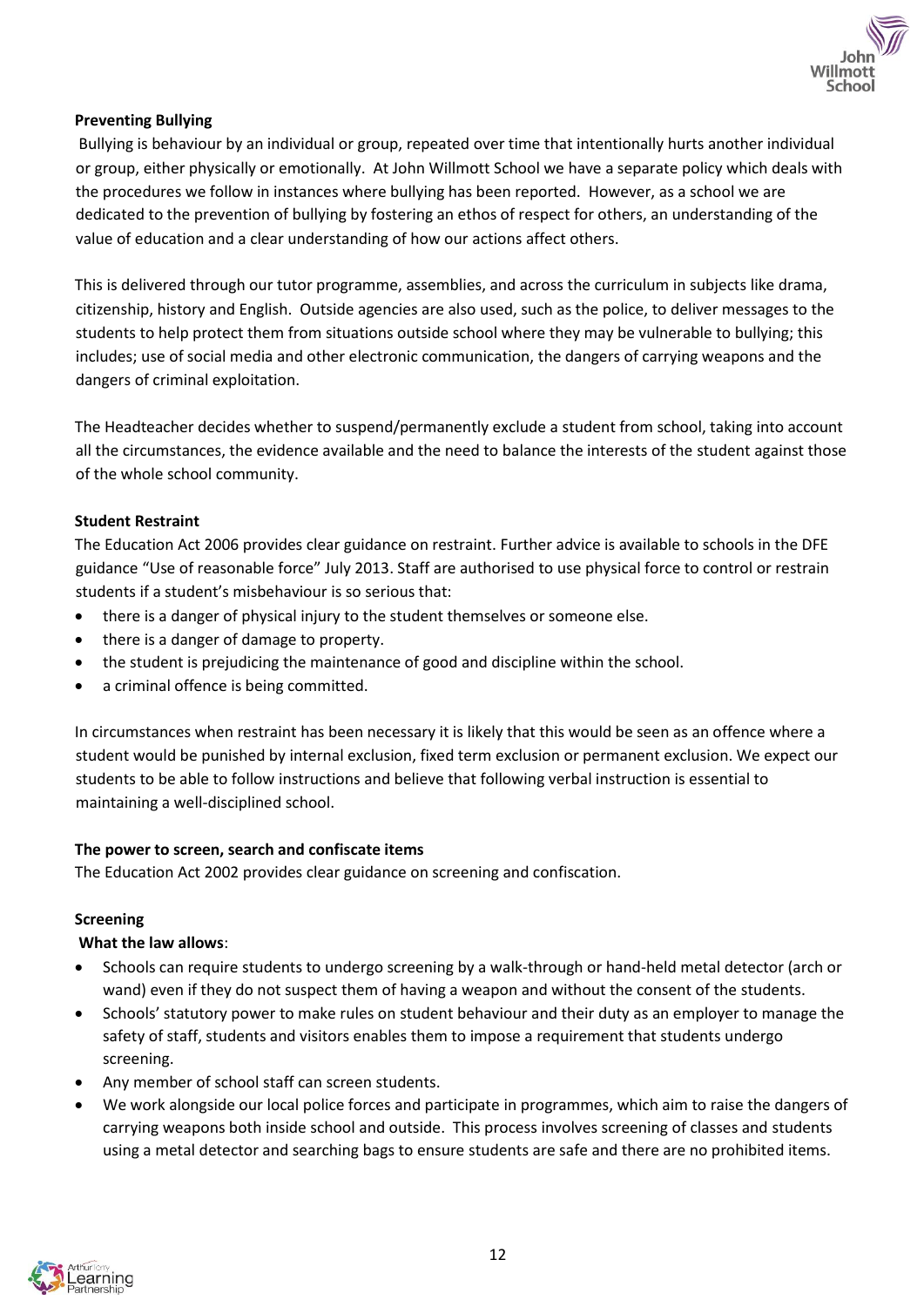

#### **Also note:**

- If a student refuses to be screened, the school may refuse to have the student on the premises. Health and safety legislation requires a school to be managed in a way which does not expose students or staff to risks to their health and safety and this would include making reasonable rules as a condition of admittance.
- If a student fails to comply, and the school does not let the student in, the school has not excluded the student and the student's absence should be treated as unauthorised. The student should comply with the rules and attend.
- This type of screening, without physical contact, is not subject to the same conditions as apply to the powers to search without consent.

#### **Searching**

School staff can search a student for any item if the student agrees.

Staff authorised by the Headteacher also have a statutory power to search students or their possessions, without consent, where they have reasonable grounds for suspecting that the student may have a prohibited item. Prohibited items are:

- knives or weapons
- alcohol
- illegal drugs
- stolen items
- tobacco and cigarette papers
- **fireworks**
- pornographic images
- any article that the member of staff reasonably suspects has been, or is likely to be used to commit an offence, to cause personal injury to, or damage to the property of, any person (including the student)
- headteachers and authorised staff can also search for any item banned by the school, such as electronic cigarettes, laser pens/lights, lighters, matches.

School staff also have the power to search students if they believe they are in possession of a banned item. Banned items are:

- fizzy drinks
- brain lickers
- other unsuitable confectionary
- permanent marker pens
- mobile device that has been used for the purpose of cyber bullying/sexting/disrupting the behaviour of students both inside or outside school

Searches will take place wherever possible by two members of staff, with at least one being the same sex as the student, and member of staff acting as a witness. The search should be conducted quietly and discreetly, and if possible, away from other students. Any item found during the search will be confiscated by the staff members.

#### **Confiscating**

School staff can seize any prohibited or banned item found as a result of a search. They can also seize any item, however found, which they consider harmful or detrimental to school discipline.

It is our intention that seized items will not be returned to the students, and in some instances may be referred to the police. However, there may be instances where items could be returned to parents/carers and

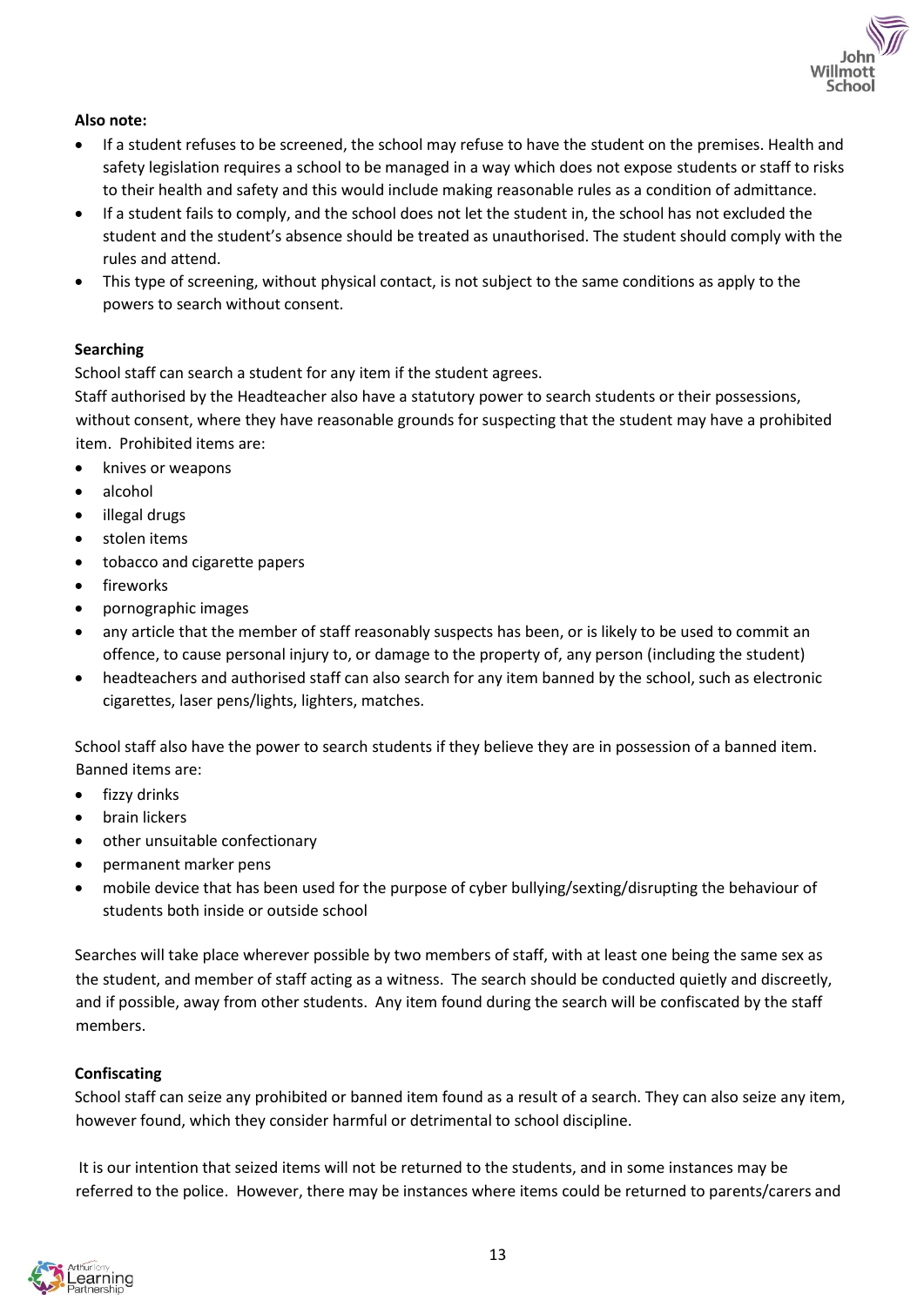

in these circumstances, we will contact parents, for their support and to arrange an appropriate time for them to collect any items that can be returned.

# **Transition Support**

The transition between year groups, key stages and school settings can be disruptive to some students - setting out a plan which ensures a smooth transition will help to make this a positive experience for all. This will include

- Meeting with previous school
- HoY meeting with students and parents
- Testing of student's ability
- Student will have a buddy of support
- Regular contact with parents

# **Allegation against staff**

When a student makes an accusation about a member of staff and the accusation is shown to have been deliberately invented or malicious, the head teacher/ executive head teacher will consider whether to take disciplinary action in accordance with this policy. This may include a referral to the police to consider if action might be appropriate against the accused. The LADO must be consulted when there are concerns that a person in a position of trust has:

- behaved in a way that has harmed a child, or may have harmed a child;
- possibly committed a criminal offence against or related to a child; or
- behaved towards a child or children in a way that indicates they may pose a risk of harm to children.
- Where such an allegation is made, appropriate support will be provided to the members of staff affected (See Safeguarding Policy for further information)

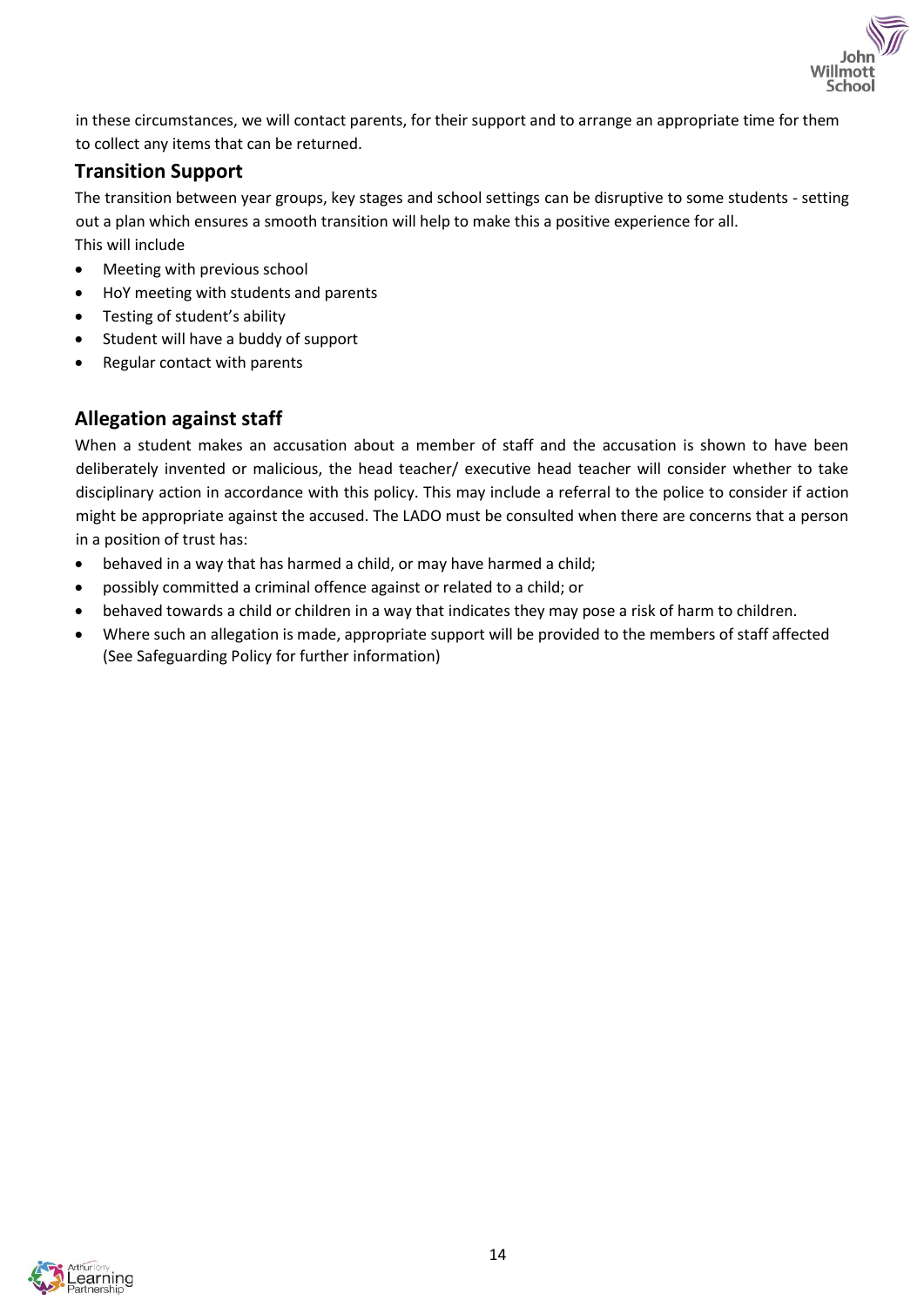

 $\overline{\phantom{0}}$ 

# Appendix A

# Rewards at John Willmott School with appropriate 'Score'. All are assigned using G4S

| House Point, HP +1                                  | Awarded for any aspect of positive behaviour displayed. Can be assigned to<br>groups of students at a time                                                                                                                                                                                                                                  |  |
|-----------------------------------------------------|---------------------------------------------------------------------------------------------------------------------------------------------------------------------------------------------------------------------------------------------------------------------------------------------------------------------------------------------|--|
| $FGF + 5$                                           | A call home and appropriate postcard awarded weekly to a student who has<br>gone above and beyond in any capacity. This includes work, effort, kind<br>manners or sticking to good routines                                                                                                                                                 |  |
| Praise Postcard +5                                  | Subject Specific card to be sent home in the post for an excellent piece of work<br>or effort in class                                                                                                                                                                                                                                      |  |
| LORIC Certificate +5                                | Certificate given to a student, a consequence of demonstrating leadership,<br>organisation, resilience, initiative or communication skills                                                                                                                                                                                                  |  |
| <b>Termly Nomination for</b><br>Success Assembly +1 | Success Assemblies take place each term. Each teacher nominates a student<br>for attainment and progress for every class. The appropriate Head of Faculty<br>decides the overall winner. A nomination gets a positive point                                                                                                                 |  |
| Progress/Attainment<br>Award +10                    | Being awarded a certificate and badge in a success assembly for progress in a<br>class                                                                                                                                                                                                                                                      |  |
| Form Tutor Award, FTA +5                            | For each Success Assembly, each form tutor will nominate a student who has<br>stood out during the term during form time                                                                                                                                                                                                                    |  |
| Head of Year Award +5                               | For each Success Assembly, the Head of Year will nominate a student who has<br>showed exemplary behaviour and contributions during the term. A certificate<br>and badge will be awarded                                                                                                                                                     |  |
| Community Award +5                                  | JWS prides itself on the place it holds in the community. If a student shows<br>exemplary standing in the community, either consistently or through a single<br>act, a Community Award will be given. Examples include participation in<br>uniformed organisations, charity work, a single action that supports the<br>community in any way |  |
| Sporting Award +5                                   | JWS has a fine heritage of sporting excellence and prides itself on the work of<br>the PE department, encouraging team or individual performance. In addition<br>to taking part in JWS clubs and teams, many students excel in sports in<br>external clubs. This award recognises this                                                      |  |
| Head Teacher Award +40                              | For the final Success Assembly of the year, the Head Teacher will award a<br>certificate and badge to a student in every year group. Such an award will be a<br>recognition of achievements throughout the year, not only in the classroom,<br>but for showing contributions to the wider life of John Willmott School                      |  |

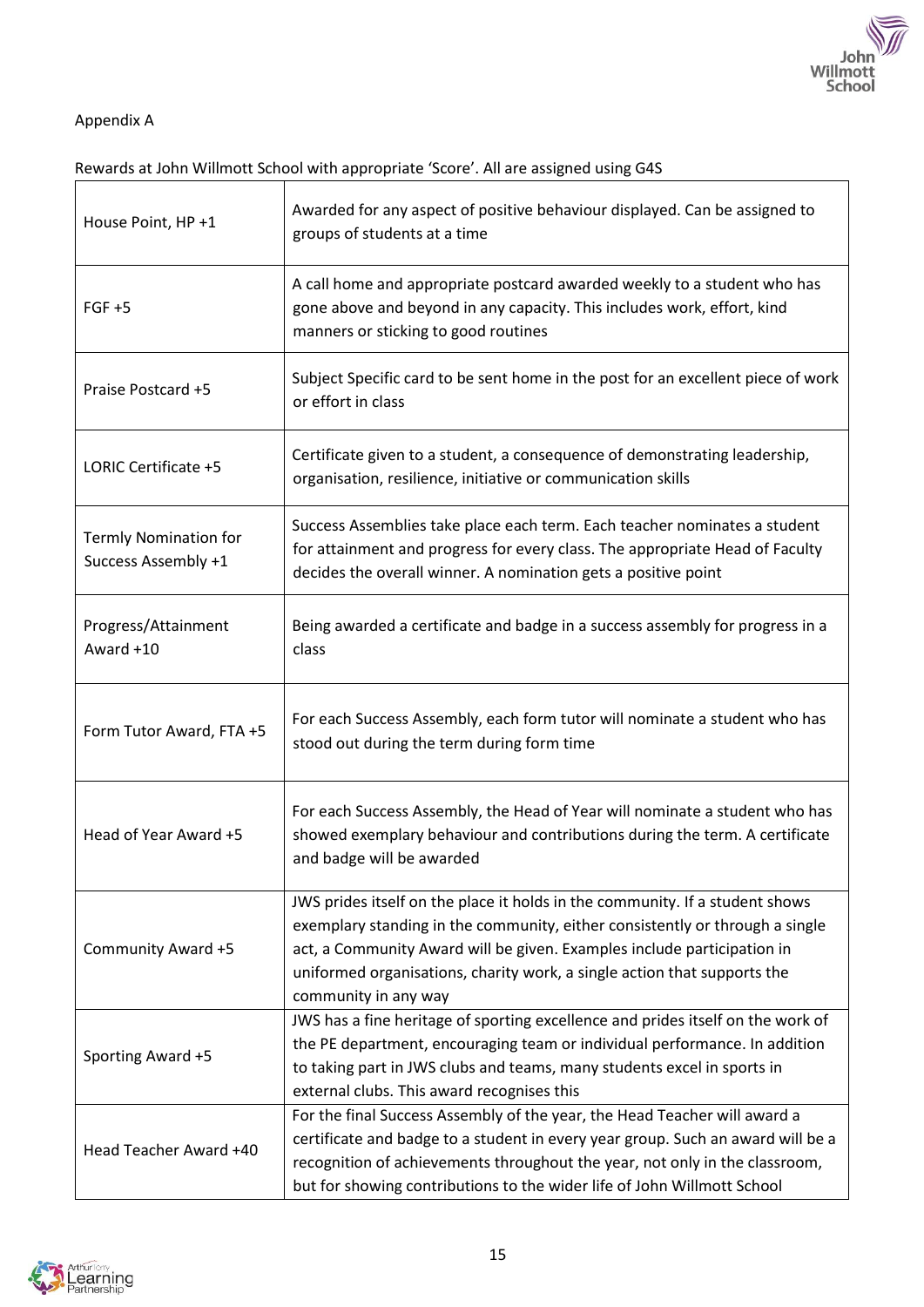

Students will receive an appropriate certificate when these milestones are reached. Form tutors and heads of year are encouraged to take an active role in achieving these by communicating to students how 'close' they are to the next certificate.

| <b>Bronze Certificate</b>   | 50 points  | Certificate given by Form Tutor                           |
|-----------------------------|------------|-----------------------------------------------------------|
| Silver Certificate          | 100 points | Certificate given by Head of Year                         |
| <b>Gold Certificate</b>     | 150 points | Certificate given by Leadership Team<br>Link for the year |
| <b>Platinum Certificate</b> | 200 points | Certificate given by Head Teacher in an<br>assembly       |

# **Isolation Procedures and Protocols**

| <b>Isolation</b>                                                                              |                                                                                                                                                                                |                                                                               |
|-----------------------------------------------------------------------------------------------|--------------------------------------------------------------------------------------------------------------------------------------------------------------------------------|-------------------------------------------------------------------------------|
| From On Call<br>MoS estbalishes period of time<br>and reason. Fills in Yellow<br><b>Sheet</b> | Pending Investigation<br>MoS fills in yellow sheet,<br>instructs student to write<br>statement. MoS is responsible<br>for next stage which may<br>require period of time in 86 | <b>Internal Exclusion</b><br>HoY or LT issue a FTE for a<br>specific incident |

#### **Upon arrival**

- Students are asked to place all of their belongings in the locker and it is locked and the key kept with Manager or member of staff (MoS). Return to lockers is not permitted other than at lunchtime to get out packed lunch and if they are leaving.
- They have to explicitly show their phone placed in the locker.
- Expectations are outlined. There is no communication with others either within ISU or with those outside. Work is to be completed here as with any other classroom in school and uniform is to be worn correctly.
- Member of staff to fill out yellow sheet to make it explicit whether this is On Call, pending an investigation etc and/or the duration and further action needed.
- Manager of Member of staff on rota will log on G4S that the student is in the isolation room and for the reason. This will be information only and not score a negative point. The incident itself will score the negative behaviour points.
- All students follow their timetable as far as possible as the work that is set is from the subject they are currently missing. Work is to be completed to a good standard and every attempt is made to make sure work is well presented. Appropriate work is in the isolation room. Member of staff in the isolation room should use the SoL to set the appropriate work. Work should not be sent for from the class teacher. In some pre-arranged circumstances, a student may complete a set task in agreement with the class teacher.
- Scribbling, drawing, doodling and sleeping are not permitted and those who don't complete work serve additional time in the isolation room. Sometimes if a student is particularly wound up or upset, they have access to a book until they are calm enough to begin work.
- Member of staff on rota or manager should manage too frequent requests for a toilet break.
- All students have the option to order a cold lunch from the canteen though this is eaten at their desk, still in silence.